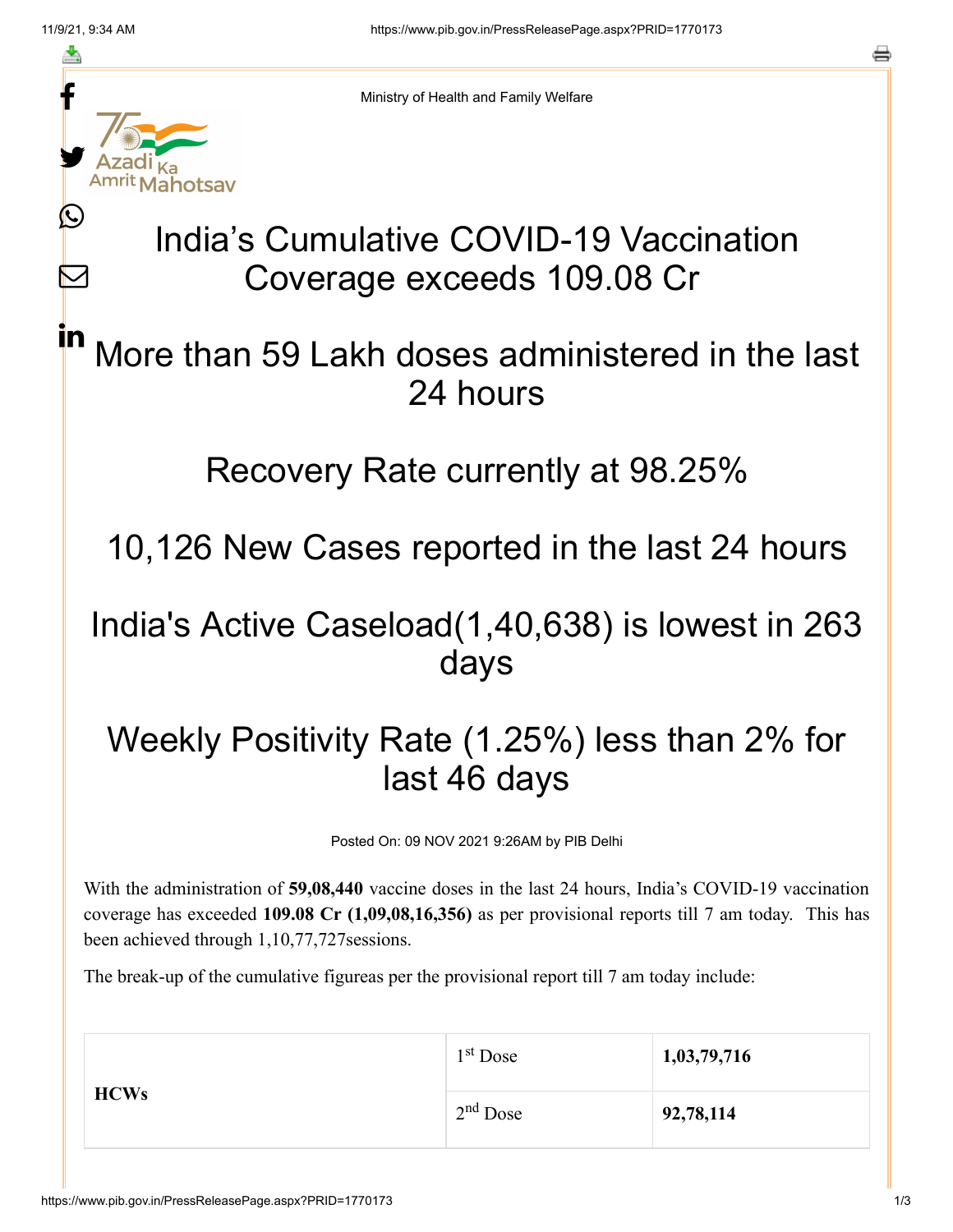| f                                                                                         |              | $1st$ Dose           | 1,83,72,971    |
|-------------------------------------------------------------------------------------------|--------------|----------------------|----------------|
| <b>FLWs</b><br>$\bigcirc$                                                                 | $2nd$ Dose   | 1,60,57,391          |                |
|                                                                                           |              | 1 <sup>st</sup> Dose | 42,58,89,106   |
| Age Group 18-44 years<br>$\color{red}\nabla$<br>in Age Group 45-59 years<br>Over 60 years | $2nd$ Dose   | 15,44,27,554         |                |
|                                                                                           |              | 1 <sup>st</sup> Dose | 17,67,16,342   |
|                                                                                           |              | $2nd$ Dose           | 10,01,83,701   |
|                                                                                           |              | $1st$ Dose           | 11,08,04,805   |
|                                                                                           |              | $2nd$ Dose           | 6,87,06,656    |
|                                                                                           | <b>Total</b> |                      | 1,09,08,16,356 |

The recovery of **11,982** patients in the last 24 hours has increased the cumulative tally of recovered patients (since the beginning of the pandemic) to **3,37,75,086.**

Consequently, India's recovery rate stands at **98.25%**.

#### D

Sustained and collaborative efforts by the Centre and the States/UTs continue the trend of less than 50,000 Daily New Cases that is being reported for 135 consecutive days now.

**10,126 new cases** were reported in the last 24 hours.

#### D

The Active Caseload is presently at**1,40,638 is lowest in 263 days.** Active cases presently constitute **0.41%** of the country's total Positive Cases, which **is lowest since March 2020.**

#### D

The testing capacity across the country continues to be expanded. The last 24 hours saw a total of

10,85,848tests being conducted. India has so far conducted over **61.72 Cr (61,72,23,931**) cumulative tests.

While testing capacity has been enhanced across the country, **Weekly Positivity Rate at 1.25% remains less than 2% for the last 46 days now.** The **Daily Positivity rate reported to be 0.93%.** The daily Positivity rate has remained below2% for last 36 days and below 3% for 71 consecutive days now.

D